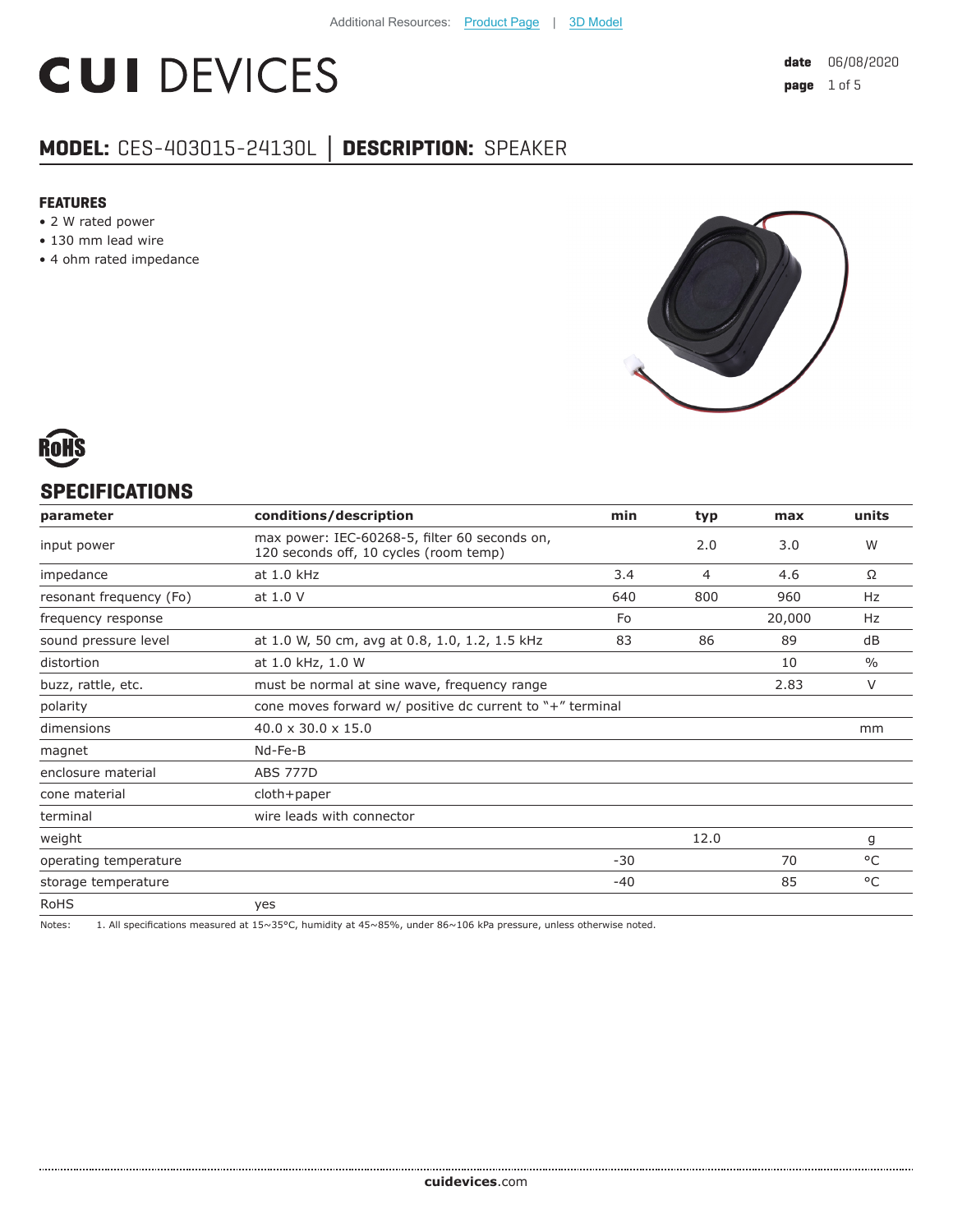#### **MECHANICAL DRAWING**

units: mm tolerance: ±0.5 mm

wire: UL1571 28 AWG internal speaker: CDS-40304 connector: JST ZHR-2 SZH-003T-P0.5 or equivalent

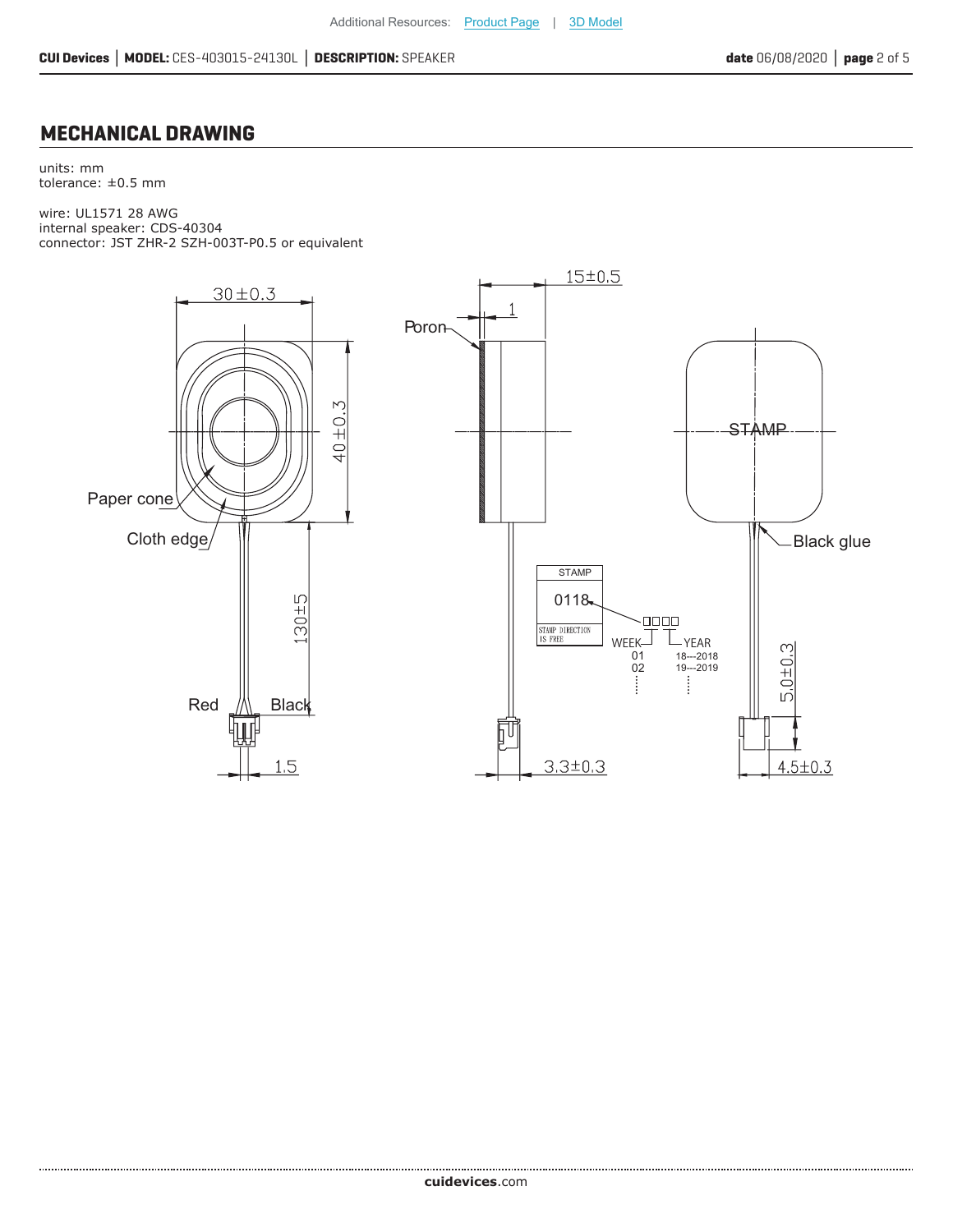### **RESPONSE CURVES**



**Total Harmonic Distortion Curve**

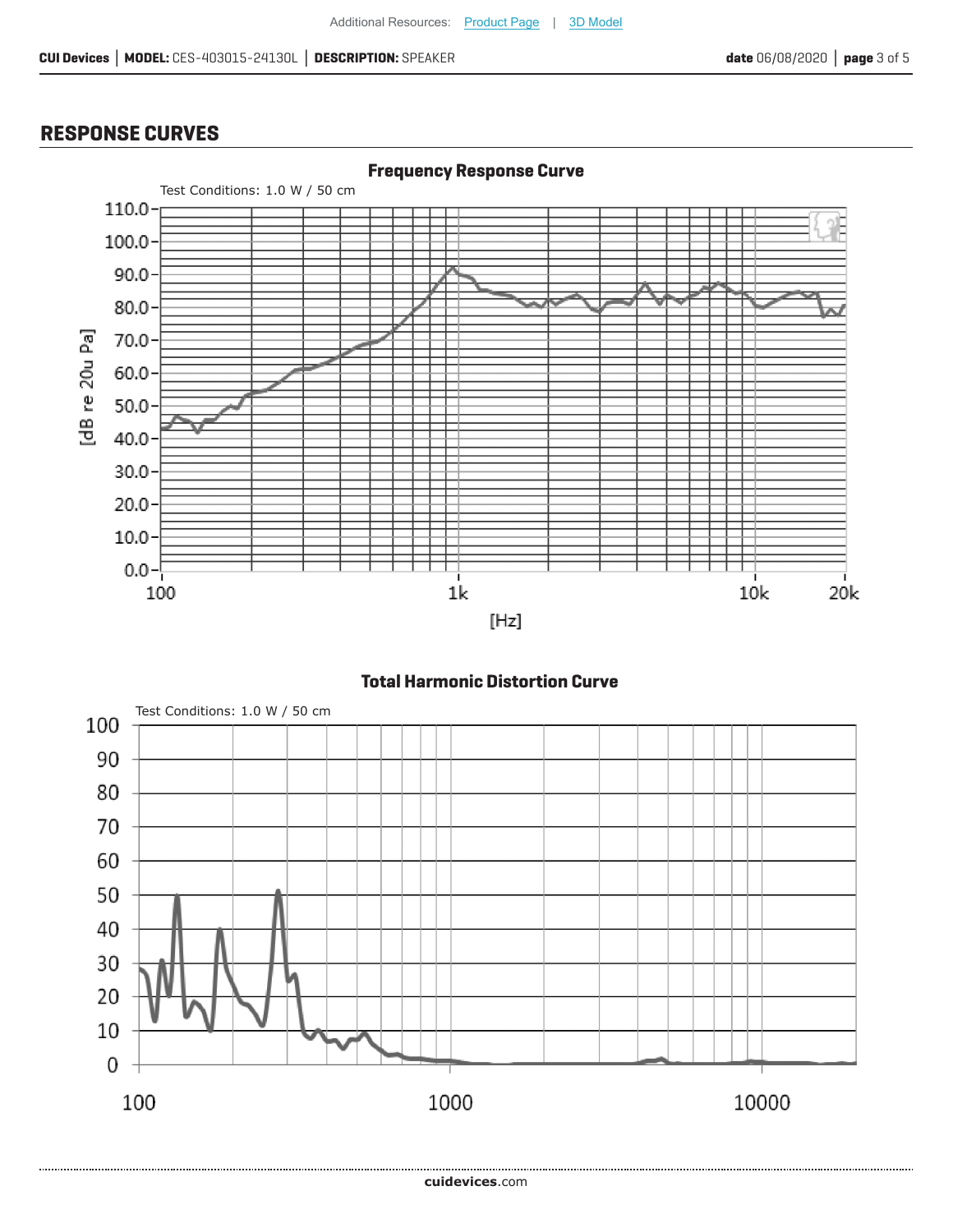#### **PACKAGING**

#### units: mm

Tray Size: 330 x 250 x 16 mm Tray QTY: 25 pcs per tray Carton Size: 515 x 345 x 310 mm Carton QTY: 500 pcs per carton